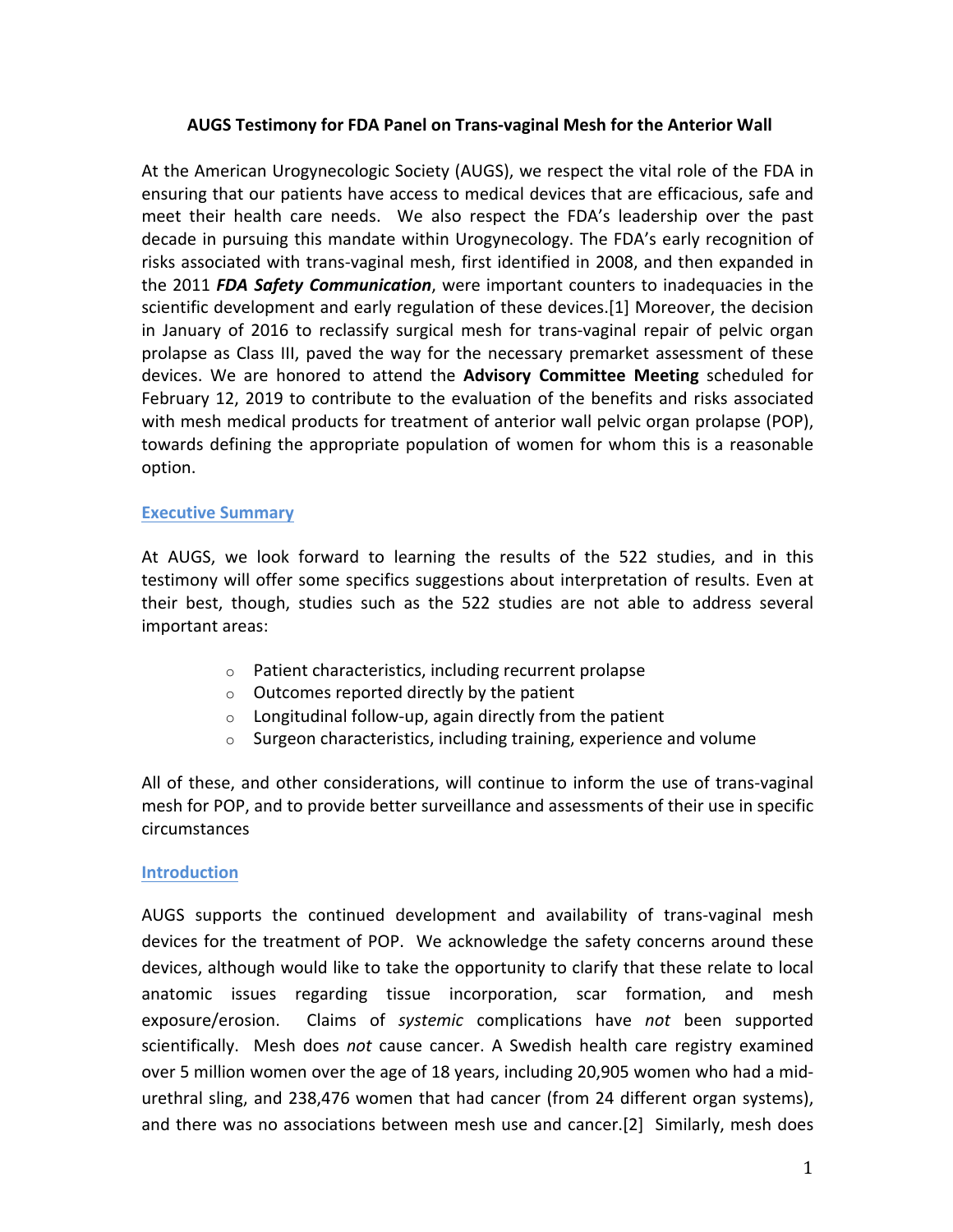*not* cause auto-immune disease, as demonstrated by a study that showed no link between mesh use and auto-immune disease.[3]

This document will offer considerations of how to evaluate trans-vaginal mesh procedures for POP for safety and efficacy. It will also lay out some of the programs and policies that we propose to maximize the safety for their use, improve the availability of well-trained providers who can help them decide if or when to use them, and to more skilfully address the unintended outcomes associated with their use. AUGS feels that women are better served when there are more treatment options, and trans-vaginal mesh for prolapse is a very reasonable and possibly advantageous option for women to consider under certain conditions

#### **Indications for Trans-vaginal Mesh in POP Repairs**

All surgical interventions offer benefit to the patient that must be balanced by the potential risk inherent to the intervention. The probability of benefit varies by procedure, patient, and surgeon, as does the type of complication and probability of a complication. In considering a potential treatment, patients should personally balance the probability of benefit with the potential risk of complications. Moreover, the evaluation of potential complications should not only consider the frequency of occurrence, but also the degree of associated morbidity, and the degree of difficulty of treating them. Providing adequate information to patients to prepare them for these decisions is a responsibility of the physician proposing treatment. Physicians can help to frame the benefits and risks through shared decision-making, but ultimately it is the patient that must make this decision.

Because the balance of benefit and risk is a personal decision, women benefit from having a range of treatment options. This is especially true for the treatment of pelvic floor disorders, where the goal of intervention is to improve the quality of life of the patient. Each individual experiences pelvic floor disorders differently, underlining the need for a spectrum of treatment options, including non-surgical options, which may have decreased efficacy, but balanced against a lower risk of complication. The need for alternative treatments also applies to surgical interventions. Within the epidemiologic literature, the reported rate of reoperation for pelvic organ prolapse is 13% at five years, rising to 17% at ten years. [4,5] Not all patients with recurrence seek additional surgery, so the actual recurrence rate is probably higher. Importantly, the reoperation rate is higher for women who have previously failed a surgery for pelvic organ prolapse (17%) compared to those having their first surgery for POP(12%). [4] This population of women who have already failed a surgery for POP, especially if they are very symptomatic, are examples of patients who may reasonably be willing to assume higher risk of complication for a more durable surgical repair.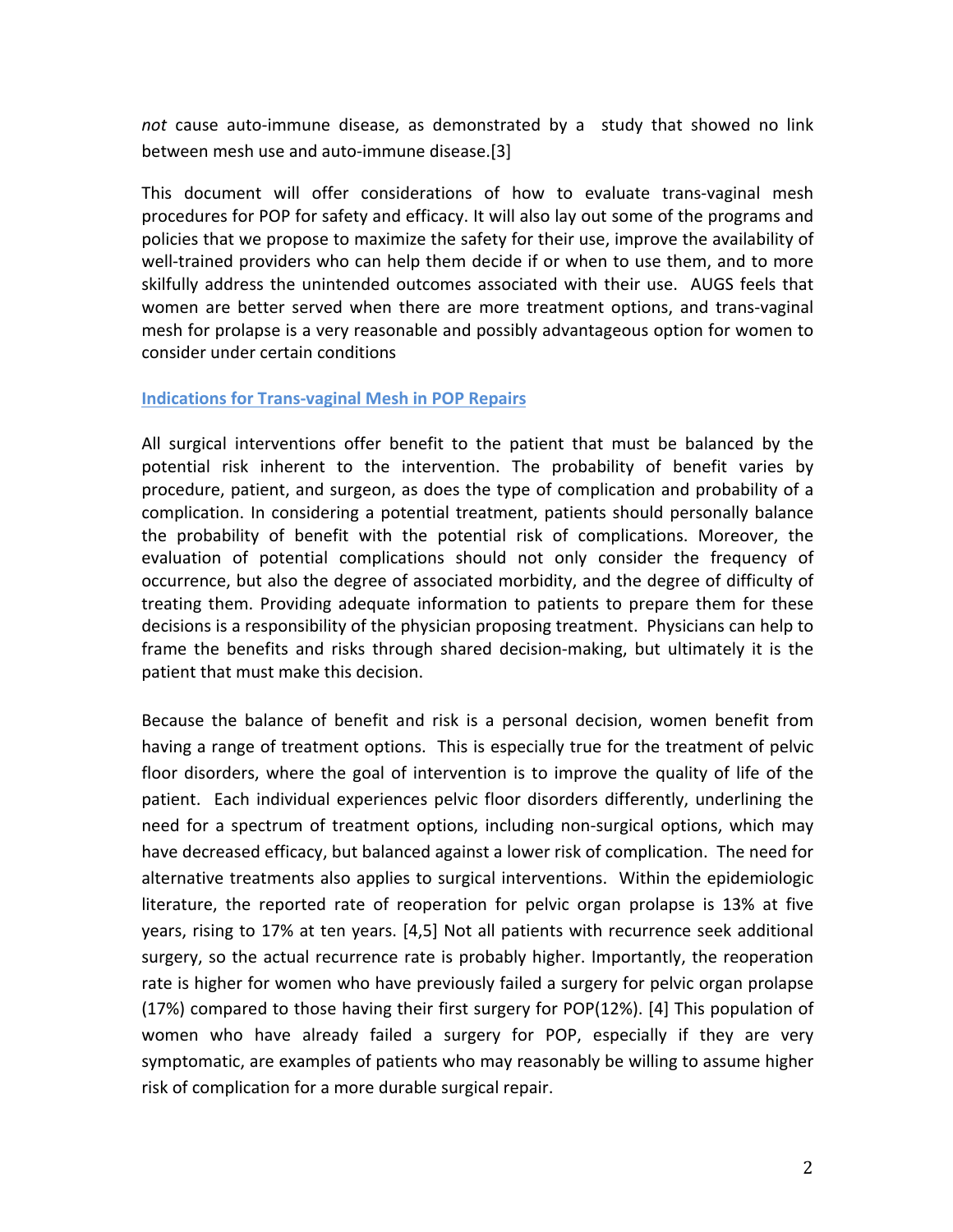AUGS would also like to focus this testimony specifically on the use of trans-vaginal mesh for prolapse. There are three main types of surgical procedures performed with surgical mesh to treat pelvic floor disorders:

- Trans-vaginal mesh to treat POP
- Trans-abdominal mesh to treat POP
- Mid-urethral mesh sling to treat SUI

Each of these procedures has unique profiles of benefit and risk, and it is important not to confuse the procedures and the unique benefits and risks. AUGS agrees with the FDA in the stated aim of this panel to consider the use of trans-vaginal mesh for the treatment of POP only, as the risks and benefits of mesh use in these three categories are substantially different. At the same time, most of the trans-vaginal mesh products presently on the market are used for apical as well anterior POP.

The promise of the trans-vaginal mesh procedure, introduced in the early 2000s for POP, was to achieve the durability of an abdominal mesh procedure, with a less invasive surgical approach, and decrease in complications of the sacral colpopexy related to the abdominal approach. The FDA Safety Announcements in 2008 and 2011 demonstrated that the actual results of the trans-vaginal approach included higher complications than the native tissue repairs and the abdominal mesh repairs, with uncertain improvement in durability.[1] However, the outcomes were different depending on the vaginal compartment where the mesh was used. For example, adding mesh to primary repairs of the posterior vaginal wall increased complications with no improvement in anatomical results or relief of symptoms.[6] Based on this evidence, all of the manufactures ceased marketing trans-vaginal mesh kits for posterior vaginal wall prolapse. 

The anterior vaginal wall is the area of greatest vulnerability for native tissue POP repairs. Multiple Randomized Clinical Trials assessing POP procedures using transvaginal mesh in the anterior vaginal wall show anatomic benefit, with less evidence of subjective benefit. [6,7] Nevertheless, some patients may decide that the mesh-based complications associated with these procedures are outweighed by the added durability provided by the trans-vaginal mesh. While AUGS does not feel that there is evidence to support the routine use of trans-vaginal mesh for POP, there are certain patient characteristics that increase the potential benefit of the trans-vaginal mesh approach, creating a favourable balance with the increased rate of surgical complications. Specific characteristics include:

> Failed previous native tissue repairs Injury to the pelvic floor musculature Connective tissue or neurologic disorders, or other medical conditions that may increase the predicated rate of failure Medical or surgical issues compromising abdominal access Medical advantage for regional anaesthesia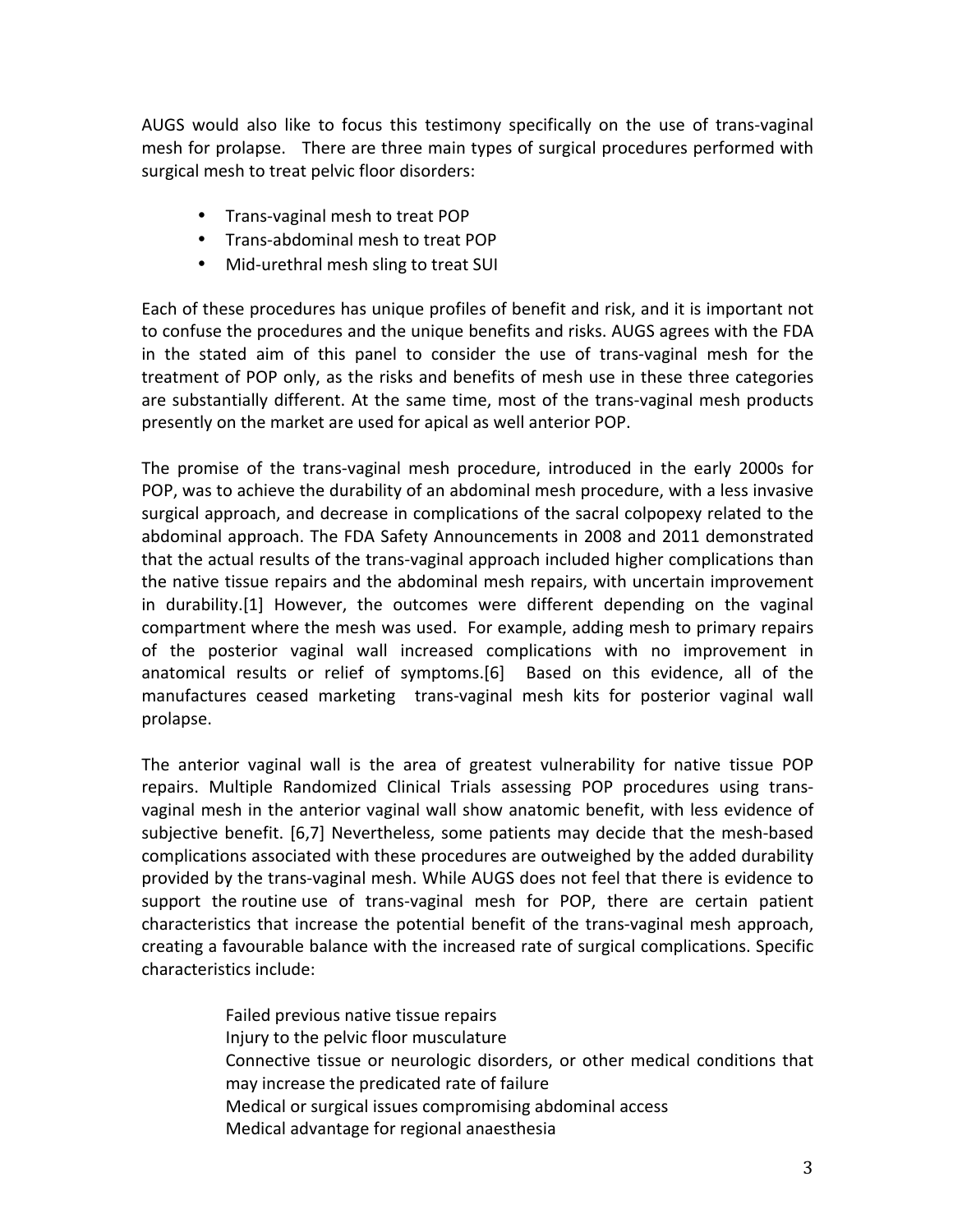# **Optimizing Evidence on the Use of Trans-vaginal Mesh in POP Repairs**

While there is adequate data to determine that adding trans-vaginal mesh to a posterior vaginal wall repair for primary prolapse does not improve outcomes and increases complications [6], the evidence for procedures using trans-vaginal mesh to repair the anterior wall and apex are less clear. There are several glaring gaps in the evidence. Firstly, many of the RCTs investigating mesh in the anterior compartment used devices or mesh materials that are no longer available; as material improvements (such as lighter weight, open pore architecture) have taken place, mesh performance has improved, so older data should be applied to newer materials with caution. Each device should be evaluated on its own merit. Moreover, there is a paucity of studies to compare the efficacy and safety in different populations of women, including the risk factors outlined in the previous paragraph. This compromises the ability to compare potential benefits to risks in any given patient. Additionally, best practices and algorithms for categorizing and treating mesh complications have not been well developed, and are often the expert opinion of individual surgeons with variable amounts of experience. Lastly, much of the available data comes from academic centers that may not reflect the real world performance of these products.

# **Methodological Considerations for Evaluating Trans-vaginal Mesh in POP Repairs**

AUGS supports the use of the FDA benefit-risk framework, that includes 5 key decision factors: Analysis of the Condition, Current Treatment Options, Benefit, Risk, and Risk Management.<sup>[8]</sup>(Table 1) The analysis of the condition and current treatment options provides essential context to weighing the benefits and risks of the treatment under review. Because POP procedures that use mesh offer better durability offset by potentially higher risk of complications, any comparison to traditional native tissue repairs must include assessment of both durability and safety.

| <b>Decision Factor</b>                 | Evidence | <b>Uncertainties</b> | <b>Conclusions</b> |
|----------------------------------------|----------|----------------------|--------------------|
| <b>Analysis of Condition</b>           |          |                      |                    |
| <b>Current treatment</b><br>options    |          |                      |                    |
| <b>Benefit</b>                         |          |                      |                    |
| <b>Risk</b>                            |          |                      |                    |
| <b>Risk Management</b>                 |          |                      |                    |
| <b>Benefit-risk Summary Assessment</b> |          |                      |                    |

# **Table 1.** FDA Benefit Risk Assessment Framework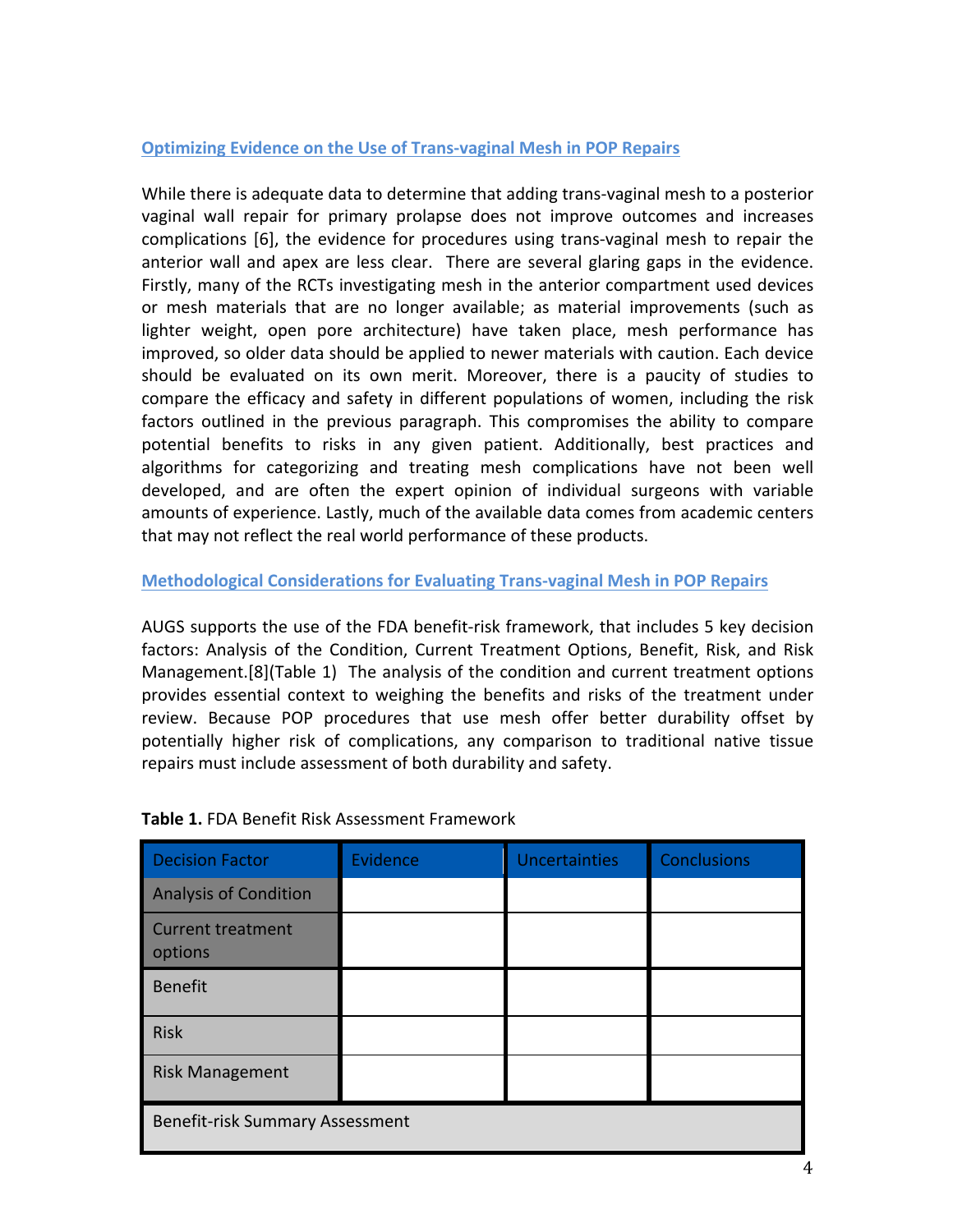Benefit and risk can be summarized from 522 studies, although other considerations, including surgeon characteristics (training, experience and volume) are also necessary. The key considerations of benefit include the analyses of appropriate subpopulations. Key considerations of risk include the severity and reversibility of adverse events. Risk Management assesses the practicality of insuring that the treatment is directed to those patients for whom the risk is considered acceptable. Finally, the model provides a method to draw conclusions based on a standardized subjective assessment of the evidence and uncertainties in each category. Adopting such a benefit risk approach to assessing the trans-vaginal mesh procedures for anterior POP and their success in specific subpopulations is necessary in comparing trans-vaginal mesh procedures to native tissue repairs.

In developing the POP Module of the AQUIRE Registry, AUGS used the Delphi process to identify the most important parameters for assessing treatments of POP, although outcomes for POP surgery are well established by the Pelvic Floor Disorders Network as well. Patients seek treatment for their POP to alleviate symptoms, and this fact underlines the primacy of patient centered outcomes, and ideally, patient-reported outcomes, as the primary outcome measure. Because surgery for POP seeks to impact symptoms by fixing anatomy, anatomical outcomes are frequently used as a proxy outcome. Anatomical outcomes are also favoured as an objective assessment that is valuable for longitudinal analysis; nevertheless, anatomical outcomes should not be used in place of patient centered outcomes.

In seeking patient centered outcomes, there are well-established and validated objective condition specific quality of life measures for POP that should be used to collect this data. These validated quality of life metrics, such as the Pelvic Floor Distress Inventory, and the Pelvic Floor Impact Questionnaire, evaluate prolapse symptoms, as well as urinary and bowel function.[9] Sexual function is also an important aspect of vaginal function that cannot be neglected. There are other parameters aside from POP that influence sexual function, and some patients with POP will not be sexually active dues to other reasons. Consequently, while not all subjects need to be sexually active, there must be sufficient numbers to assess sexual function before and after the procedures, and this assessment should use validated cliniometric tools that include desire, arousal, orgasm, and satisfaction, in addition to activity and dyspareunia. [10,11]

In addition to patient centered outcomes and anatomical outcomes, reoperation or retreatment of POP is also a necessary outcome measure. Reoperation is a significant complication given the addition of a new set of perioperative and long-term surgical risks. This applies to reoperation for complications and recurrent POP, although ultimately these may differ in terms of the potential for success of reoperation and the morbidity of the procedure. Assessment of other surgical complications could use the Clavien-Dindo Complication Scale, a general complication scale, or the new condition specific complication scale, the Pelvic Floor Complications Score. [12,13]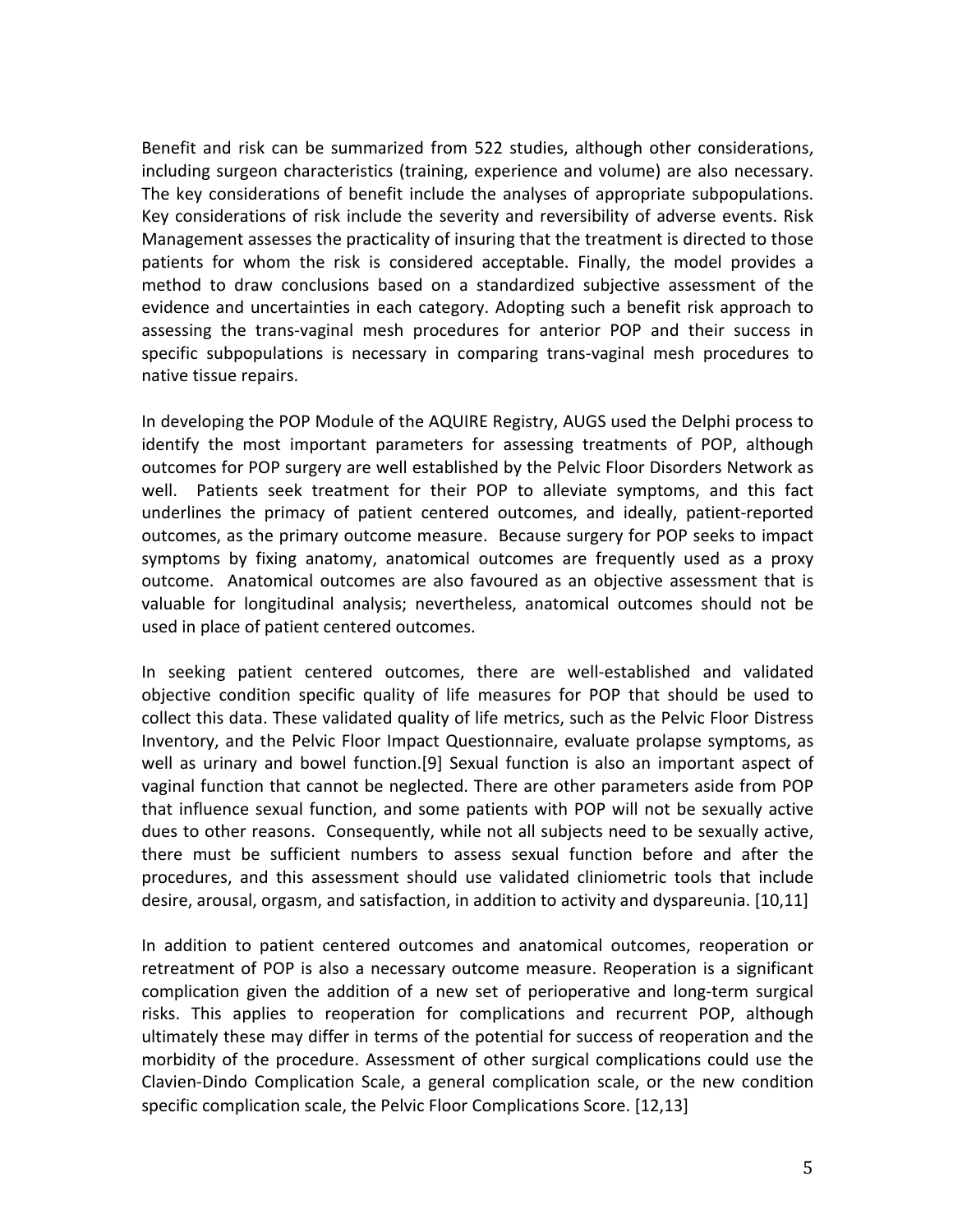Blinded studies minimize the opportunity for bias to confound results but also compromise the external validity of the study. Given the importance of evaluation of procedures in a broad range of surgeons and the feasibility constraints of long-term blinded studies, this may not be an optimal methodology, and highlights the need for a variety of study designs for adequate comparison of mesh based POP procedures to native tissue repairs.[14] Surgical registries offer a real world assessment that compliments randomized trials.

There is ample evidence that mesh exposures are not time limited, but have a cumulative risk.[15] This means that the added durability must continuously be balanced against the cumulative risk of mesh exposure. This fact underlines the importance of long-term studies of 5 to 10 years that assess both efficacy (durability) and safety. Again, the value of a registry for the long-term analysis is clear.

As previously noted, different patients will have different benefit and risk equations, and defining patient subgroups is essential to personalizing the treatment to the patient's wishes. The most important patient characteristics to consider are those parameters that have been shown to increase the risk of recurrent POP or mesh complications. Parameters for recurrent POP include prior failed POP procedure, stage of POP, pelvic floor muscle injury, including avulsion and weakness, and obesity. [16] For mesh exposure, smoking and vaginal atrophy and concurrent hysterectomy need consideration. [17]

Because the current literature does not meet the needs of patients, AUGS promotes the use of a registry for Quality Improvement that will provide valuable information in a real-world, real-time, longitudinal, and patient-based fashion. The AUGS Quality Improvement Registry (AQUIRE) was developed as a quality improvement registry that allows physicians to participate in the Merit-Based Incentive Payment System arm of the Quality Payment Program. As AQUIRE has evolved, its focus and goals have expanded. AQUIRE now aims to collect real-world evidence to drive quality improvement by bringing together urogynecologists, gynecologists, urologists, industry and government agencies, to answer important questions best addressed through broad registry participation and evidence-based medicine. Data collected in AQUIRE will include direct patient-reported outcomes, and will be available to multiple stakeholders, including the FDA and device manufacturers, to meet regulatory and device surveillance requirements, and aid in the improvement of pelvic floor devices. Recognizing that all surgical interventions have complications, AUGS is expanding the registry to include a module dedicated to the management of surgical complications, including mesh complications. This will provide important information to build clinical algorithms to inform physicians on how best to manage these complications with consistency and the best data available. Ultimately, the AQUIRE registry will provide the data to expand physicians' understanding of benefits and risks of specific treatments, including mesh-based treatments, within specific populations. This will allow AUGS to leverage physician education to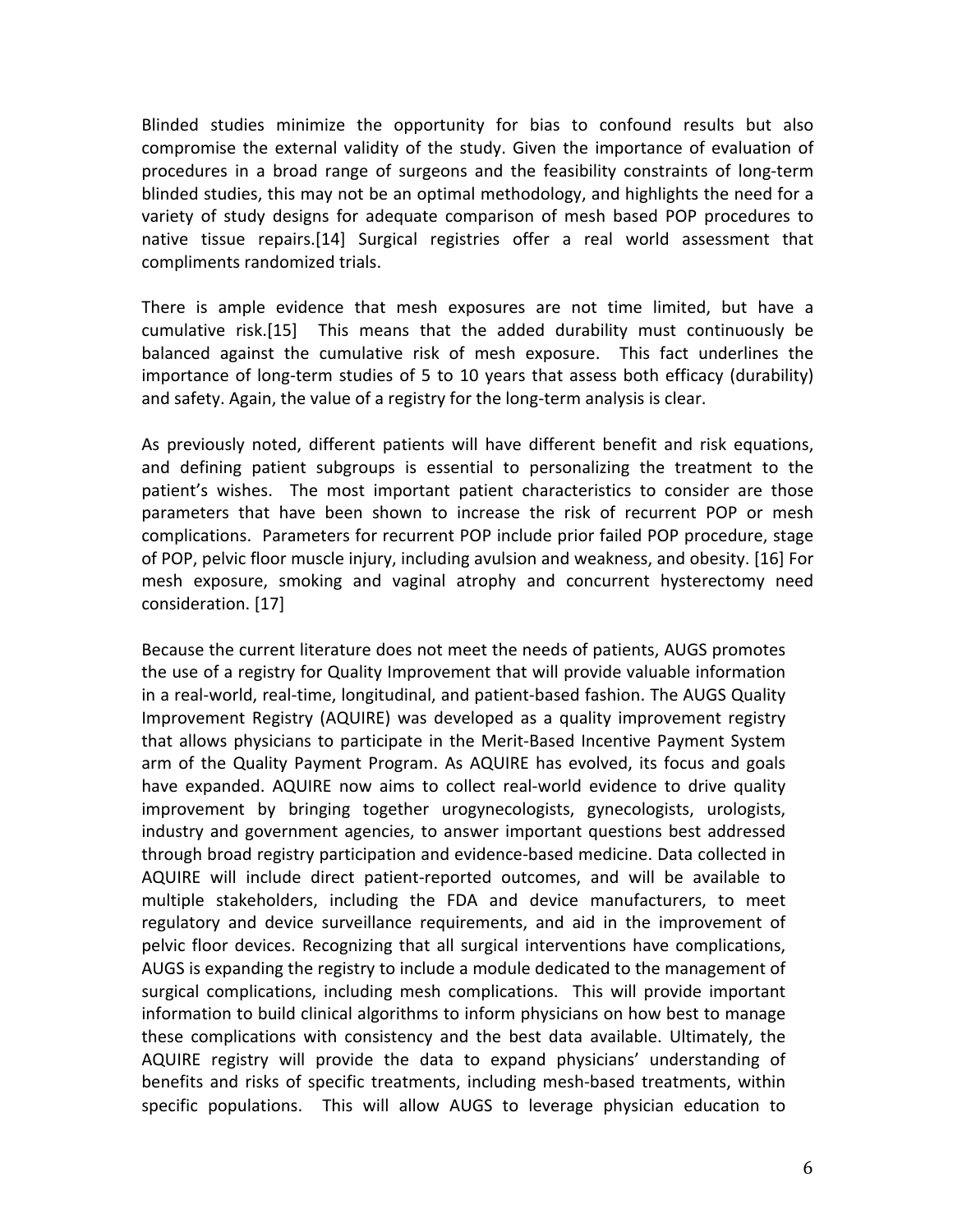enhance patient education and realize personalized management of pelvic floor disorders.

## **Education Needs Related to Trans-vaginal Mesh in POP Repairs**

AUGS sees a number of specific educational needs, both for patients and their providers, related to trans-vaginal mesh repair for prolapse, and related pelvic floor issues. With respect to patients, they are served by having information about pelvic floor conditions, and treatment considerations that are as individualized as possible. We are actively engaged in the development and use of a shared-decision model that allows patients to choose treatment options aligned with their own values and preferences, guided by the best available data. AUGS has shared-decision grids under development for pelvic floor disorders and they will be valuable in helping patients and their physicians make informed evidence-based decisions.

The primary role of AUGS as a purveyor of surgical education for health care providers is the development and maintenance of competencies in diagnosis and management of pelvic floor disorders. This includes non-surgical and surgical treatments, including those that use mesh and alternative procedures to support patient choice; AUGS believes that these options should be available for all patients, for any pelvic floor condition. It also extends to developing and promoting competencies in managing surgical complications, including those related to mesh.

The noted variation in complications associated with trans-vaginal mesh in POP repairs suggests that there is a spectrum of competency with these procedures. This highlights the importance of improving education and defining credentialing criteria for surgeons learning these techniques. AUGS supports the role of professional organizations in developing and supporting surgical education for both learners and practicing physicians related to trans-vaginal mesh in POP repairs. Our educational mission supports lifetime learning by defining the curriculum for learners and ensuring quality continuing education to support practicing physicians. We believe that surgeons offering transvaginal mesh repairs should provide appropriate informed consent that includes discussion of alternative treatments and potential complications, and should monitor their quality through a surgical registry. [18]

There is ample evidence of a direct relationship between surgical volume and surgical quality outcomes. A recent systematic review that incorporated findings from 32 reviews across surgical disciplines of 15 surgical procedures, demonstrated that higher surgical volume was associated with lower surgical complications, blood loss, length of surgical time, length of stay, and cost of surgery.[19] This relationship between volume and quality holds for gynaecology as well. This relationship of surgical volume to quality has been demonstrated in gynecologic laparoscopy and hysterectomy.[19,20] The AUGS Quality Network is presently pursuing such data for urogynecologic surgery, where we assume the relationship also applies. This highlights a shortcoming of the data available from 522 studies that are only drawn from the practices of very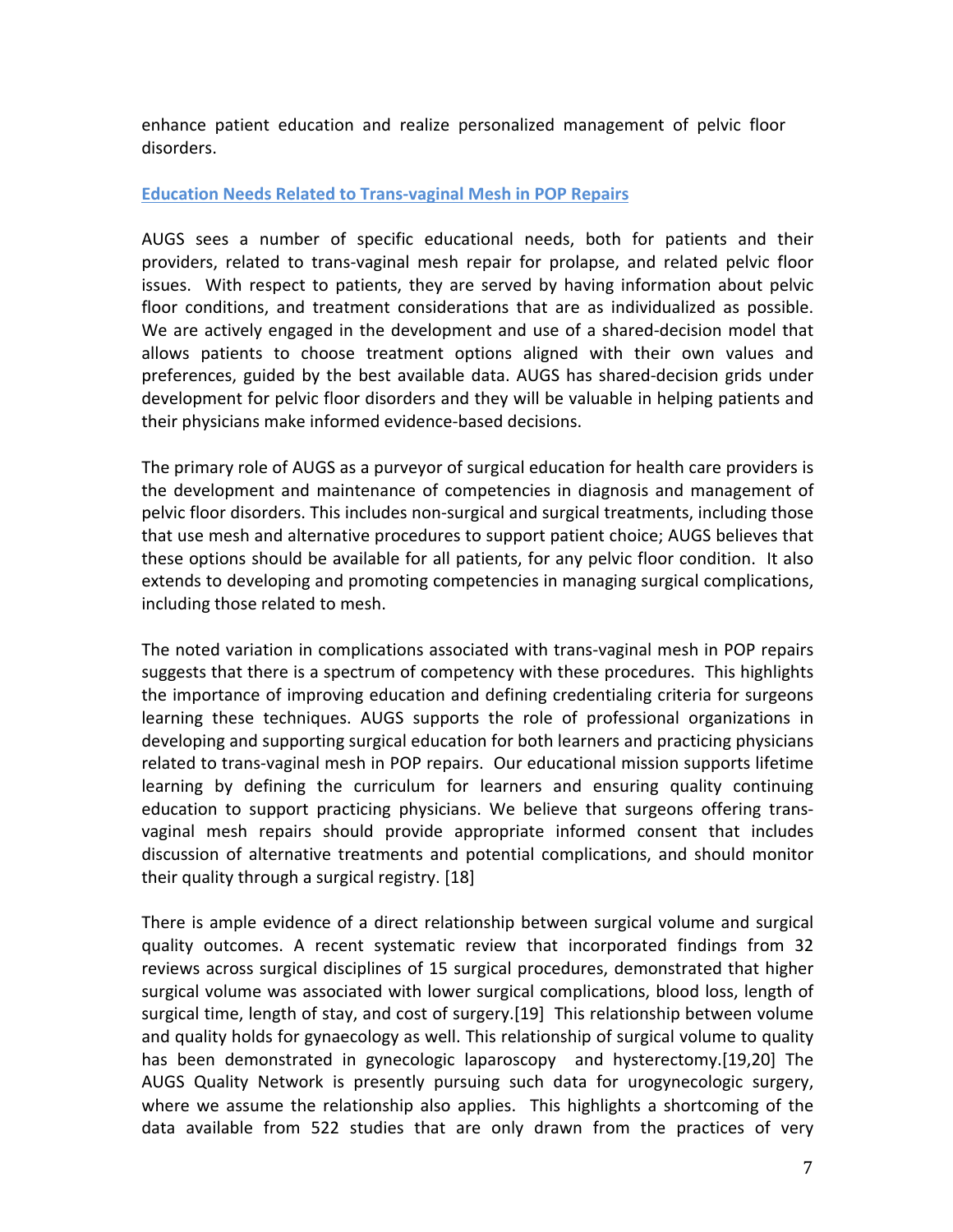experienced high volume surgeons. True surgical registries, like AQUIRE, offer a broader spectrum of surgeon experience that allows the consideration of surgeon volume as an influence on procedure outcome.

AUGS supports the FDA framework for assessing the benefits and risks of the transvaginal mesh procedures for anterior vaginal wall POP within different populations of women suffering from anterior vaginal POP. [8] AUGS believes that women are best served when they have options from which to choose, and well-educated and experienced providers. The approach outlined above will better allow women to make personalized treatment decisions based on evidence. However, it is essential to define medical device safety and appropriate regulation of devices to ensure patient safety. We believe that registries, like AQUIRE, are the most appropriate means to his end. Expanding the AQUIRE registry and using it to enhance patient and physician education are priorities for AUGS.

Finally, AUGS would like to reflect on the recent history, before marketed devices specifically for the placement of trans-vaginal mesh for prolapse were introduced to the FDA. A wide variety of surgeons, seeking to improve on the sometimes frustrating failure rate of native-tissue repairs, were fashioning their own mesh or graft implants in a wide variety of techniques. The variation in approaches compromised efforts to compare techniques, and track outcomes in any meaningful way. The use of registries, such as AUGS' AQUIRE registry, allows for surgeon data, patient information, Unique Device Identifiers (UDIs) and patient reported outcomes to provide robust and meaningful real-world and real-time information. If mesh devices marketed for prolapse were to be removed, we would lose the ability to use Unique Device Identifiers; it is likely that some surgeons would, in their advocacy for their patients, feel the need to return to practice of devising their own techniques, which would curtail our ability to perform device surveillance and benchmarking analyses. AUGS believes this would actually be a disservice to women with pelvic floor disorders, especially for those with native-tissue failures.

# **References**

1. www.fda.gov/downloads/medicaldevices/safety/alertsandnotices/ucm262760.pdf

2. Altman D, Rogers RG, Yin L, Tamussino K, Ye W, Iglesia CB. Cancer risk after midurethral sling surgery using polypropylene mesh. Obstet Gynecol, 2018 Mar;131(3):469-474.

3. Chughtai B, Sedrakyan A, Mao J, Elber KS, Anger JT, Clemens JQ. Is vaginal mesh a stimulus of outoimmjune disease? Am J Obstet Gynecol. 2017 May;216(5):495.e1-495.e7.

4. Clark AL, Gregory T, Smith VJ, Edwards R. Epidemiologic evaluation of reoperation for surgically treated pelvic organ prolapse and urinary incontinence. Am J Obstet Gynecol. 2003 Nov;189(5):1261-7.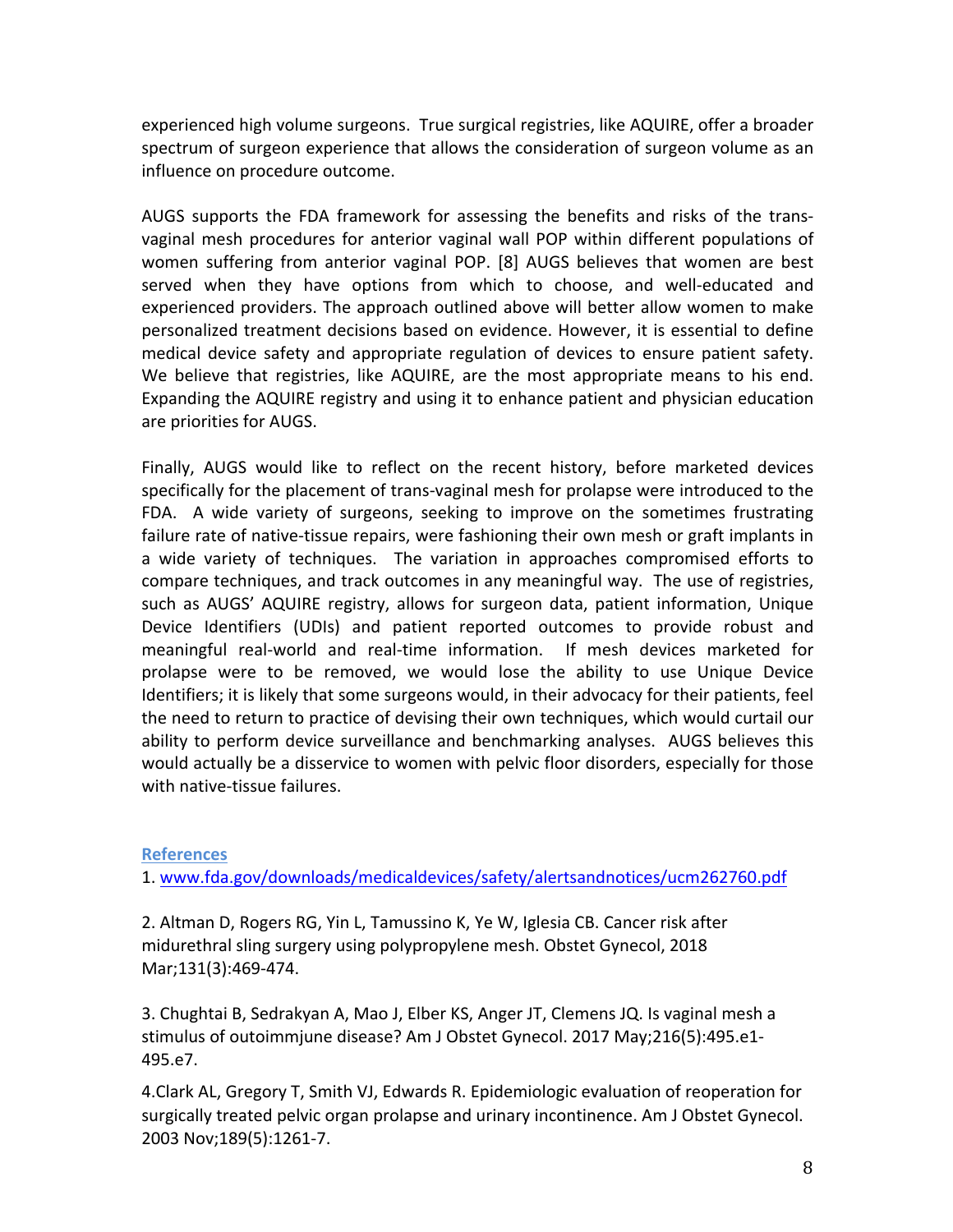5.Denman MA, Gregory WT, Boyles SH, Smith V, Edwards SR, Clark AL. Reoperation 10 years after surgically managed pelvic organ prolapse and urinary incontinence. Am J Obstet Gynecol. 2008 May198(5):555

6. Schimpf MO, Abed H, Sanses T, White AB, Lowenstein L, Ward RM, Sung VW, Balk EM, Murphy M; **Society** of **Gynecologic Surgeons Systematic Review** Group. Graft and Mesh Use in Transvaginal Prolapse Repair: A Systematic Review. Obstet Gynecol. 2016 Jul;128(1):81-91.

7. Maher C, Baessler K, Glazener CM, Adams EJ, Hagen S. Surgical management of pelvic organ prolapse in women: a short version Cochrane review. Neurourol Urodyn 2008;27(1):3-12.

8.http://www.fda.gov/downloads/ForIndustry/UserFees/PrescriptionDrugUserFee/UCM 329758.pdf 

9.Barber MD, Walters MD, Bump RC. Short forms of two condition-specific quality-of-life questionnaires for women with pelvic floor disorders (PFDI-20, and PFIQ-7. Am J Obstet Gynecol. 2005 Jul; 193(1):103-13.

**10.** Li-Yun-Fong RJ, Larouche M, Hyakutake M, Koenig N, Lovatt C, Geoffrion R, Brotto LA, Lee T, Cundiff GW. Is pelvic floor dysfunction an independent threat to sexual function? A cross-sectional study in women with pelvic floor dysfunction. J Sex Med. 2017 Feb;14(2):226-237.

**11.** Rogers RG, Coates KW, Kammerer-Doak D, Khalsa S, Qualls C. A short form of the Pelvic Organ Prolapse/Urinary Incontinence Sexual Questionnaire (PISQ-12). Int Urogynecol J Pelvic Floor Dysfunct. 2003 Aug;14(3):164-8; discussion 168.

12. Clavien PA, Barkun J, de Oliveria ML, et al. The Clavien-Dindo Classification of Surgical Complications: Five-Year Experience. Ann Surg. 2009;250:187-96.

13. Gutman RE, Nygaard IE, Ye W, Rahn DD, Barber MD, Zyczynski HM, Rickey L, Nager CW, Varner RE, Kenton K, Dandreo KJ, Richter HE; Pelvic Floor Disorders Network; Urinary Incontinence Treatment Network. The pelvic floor complication scale: a new instrument for reconstructive pelvic surgery. Am J Obstet Gynecol. 2013 Jan;208(1):81.e1-9. doi: 10.1016/j.ajog.2012.10.889. Epub 2012 Nov 3

14. Brubaker L, Nager CW, Richter HE, Weidner AC, Hsu Y, Wai CY, Paraiso M, Nolen TL, Wallace D, Meikle S; NICHD Pelvic Floor Disorders Network Effectiveness of blinding: sham suprapubic incisions in a randomized trial of retropubic midurethral sling in women undergoing vaginal prolapse surgery.Am J Obstet Gynecol. 2014 Nov;211(5):554.e1-7. doi: 10.1016/j.ajog.2014.07.009. Epub 2014 Jul 11

15. Nygaard I, Brubaker L, Zyczynski HM, Cundiff G, Richter H, Gantz M, Fine P, Menefee S, Ridgeway B, Visco A, Warren LK, Zhang M, Meikle S Long-term outcomes following